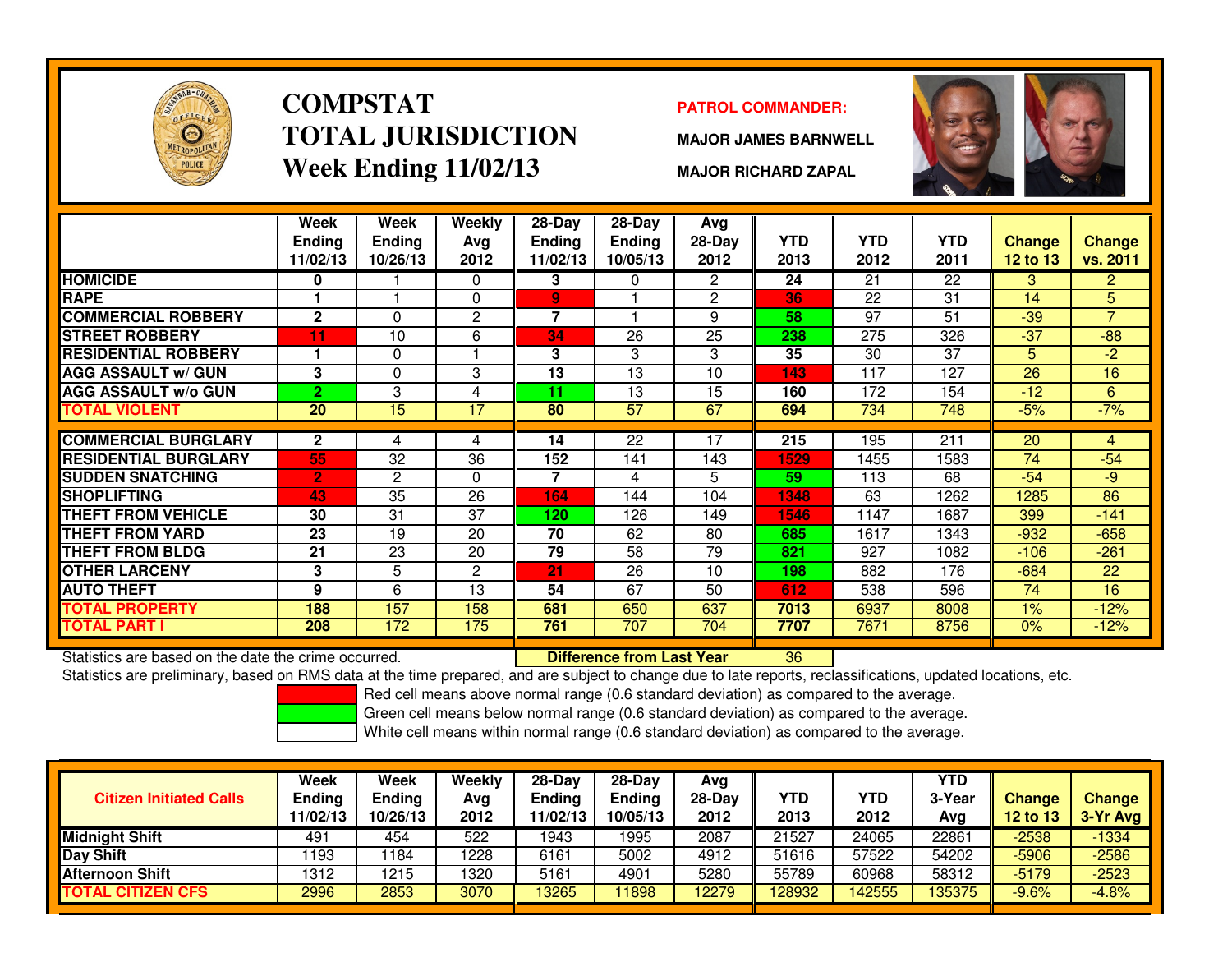

# **COMPSTATWEST CHATHAM PRECINCTWeek Ending 11/02/13**

### **PRECINCT COMMANDER:**

**CAPT. PHILIP REILLEY**



|                             | Week                      | Week                      | Weekly         | $28-Day$                  | 28-Day                    | Avg            |                    |                    |                    |                                  |                           |
|-----------------------------|---------------------------|---------------------------|----------------|---------------------------|---------------------------|----------------|--------------------|--------------------|--------------------|----------------------------------|---------------------------|
|                             | <b>Ending</b><br>11/02/13 | <b>Ending</b><br>10/26/13 | Avg<br>2012    | <b>Ending</b><br>11/02/13 | <b>Ending</b><br>10/05/13 | 28-Day<br>2012 | <b>YTD</b><br>2013 | <b>YTD</b><br>2012 | <b>YTD</b><br>2011 | <b>Change</b><br><b>12 to 13</b> | <b>Change</b><br>vs. 2011 |
| <b>HOMICIDE</b>             | 0                         | 0                         | 0              | 0                         | 0                         | 0              |                    |                    | $\mathbf{2}$       | $\Omega$                         | $-1$                      |
| <b>RAPE</b>                 |                           | 0                         | $\Omega$       |                           | $\Omega$                  |                | $\overline{7}$     | 8                  | 6                  | -1                               |                           |
| <b>COMMERCIAL ROBBERY</b>   | $\bf{0}$                  | $\Omega$                  | $\Omega$       | 3                         | $\mathbf{0}$              | $\mathbf{2}$   | 8                  | 18                 | 10                 | $-10$                            | $-2$                      |
| <b>STREET ROBBERY</b>       | 0                         | $\Omega$                  |                |                           | 3                         | 3              | 23                 | 33                 | 37                 | $-10$                            | $-14$                     |
| <b>RESIDENTIAL ROBBERY</b>  | $\bf{0}$                  | $\Omega$                  | $\Omega$       | 0                         | $\Omega$                  | 0              | 5                  | 5                  | 5                  | $\Omega$                         | $\mathbf{0}$              |
| <b>AGG ASSAULT w/ GUN</b>   | $\bf{0}$                  | $\Omega$                  | 0              |                           |                           |                | 14                 | 14                 | 27                 | $\Omega$                         | $-13$                     |
| <b>AGG ASSAULT w/o GUN</b>  |                           | $\Omega$                  |                |                           | 3                         | $\overline{2}$ | 27                 | 22                 | 30                 | 5                                | $-3$                      |
| <b>TOTAL VIOLENT</b>        | $\overline{2}$            | $\Omega$                  | $\overline{c}$ | 7                         | 7                         | 9              | 85                 | 101                | 117                | $-16%$                           | $-27%$                    |
|                             |                           |                           |                |                           |                           |                |                    |                    |                    |                                  |                           |
| <b>COMMERCIAL BURGLARY</b>  |                           | 0                         |                | $\mathbf{2}$              | $\overline{2}$            | 3              | 26                 | 27                 | 24                 | -1                               | $\overline{2}$            |
| <b>RESIDENTIAL BURGLARY</b> | 8                         | $\overline{7}$            | 6              | 26                        | 30                        | 23             | 259                | 245                | 240                | 14                               | 19                        |
| <b>SUDDEN SNATCHING</b>     | $\mathbf 0$               | $\Omega$                  | 0              |                           | $\Omega$                  |                |                    | 18                 | 7                  | $-17$                            | $-6$                      |
| <b>SHOPLIFTING</b>          | $\overline{9}$            | 3                         | 2              | 19                        | 10                        | 10             | 131                | 10                 | 135                | 121                              | $-4$                      |
| <b>THEFT FROM VEHICLE</b>   | 5                         | 2                         | 5              | 19                        | 24                        | 22             | 226                | 110                | 216                | 116                              | 10                        |
| <b>THEFT FROM YARD</b>      | 3                         | $\Omega$                  | 3              | 4                         | 6                         | 13             | 81                 | 225                | 224                | $-144$                           | $-143$                    |
| <b>THEFT FROM BLDG</b>      | 4                         | 3                         | 3              | 11                        | 10                        | 12             | 117                | 142                | 163                | $-25$                            | $-46$                     |
| <b>OTHER LARCENY</b>        | $\overline{2}$            | $\Omega$                  | $\Omega$       | 4                         | 6                         | $\overline{2}$ | 21                 | 138                | 29                 | $-117$                           | -8                        |
| <b>AUTO THEFT</b>           | $\bf{0}$                  |                           | 2              | 10                        | 17                        | ⇁              | 99                 | 78                 | 122                | 21                               | $-23$                     |
| <b>TOTAL PROPERTY</b>       | 32                        | 16                        | 23             | 96                        | 105                       | 91             | 961                | 993                | 1160               | $-3%$                            | $-17%$                    |
| <b>TOTAL PART I</b>         | 34                        | 16                        | 25             | 103                       | 112                       | 101            | 1046               | 1094               | 1277               | $-4%$                            | $-18%$                    |

Statistics are based on the date the crime occurred. **Difference from Last Year** 

Statistics are based on the date the crime occurred. **Example 20 Defference from Last Year Theodorgie 18 July 1**<br>Statistics are preliminary, based on RMS data at the time prepared, and are subject to change due to late rep

Red cell means above normal range (0.6 standard deviation) as compared to the average.

Green cell means below normal range (0.6 standard deviation) as compared to the average.

| <b>Citizen Initiated Calls</b> | Week<br><b>Ending</b><br>11/02/13 | Week<br><b>Ending</b><br>10/26/13 | Weekly<br>Avg<br>2012 | $28-Day$<br>Ending<br>1/02/13 | $28-Day$<br><b>Ending</b><br>10/05/13 | Avg<br>28-Day<br>2012 | YTD<br>2013 | YTD<br>2012   | <b>YTD</b><br>3-Year<br>Avg | <b>Change</b><br>12 to 13 | <b>Change</b><br>3-Yr Avg |
|--------------------------------|-----------------------------------|-----------------------------------|-----------------------|-------------------------------|---------------------------------------|-----------------------|-------------|---------------|-----------------------------|---------------------------|---------------------------|
| <b>Midnight Shift</b>          | 95                                | 78                                | 100                   | 361                           | 401                                   | 401                   | 4227        | $481^{\circ}$ | 4488                        | $-584$                    | $-261$                    |
| <b>Day Shift</b>               | 216                               | 242                               | 248                   | 2355                          | 986                                   | 993                   | 10572       | 1486          | 10953                       | $-914$                    | $-381$                    |
| <b>Afternoon Shift</b>         | 264                               | 263                               | 271                   | 1061                          | 895                                   | 1086                  | 11410       | 2430          | 11919                       | $-1020$                   | $-509$                    |
| <b>TOTAL CITIZEN CFS</b>       | 575                               | 575                               | 620                   | 3777                          | 2282                                  | 2479                  | 26209       | 28727         | 27360                       | $-8.8%$                   | $-4.2%$                   |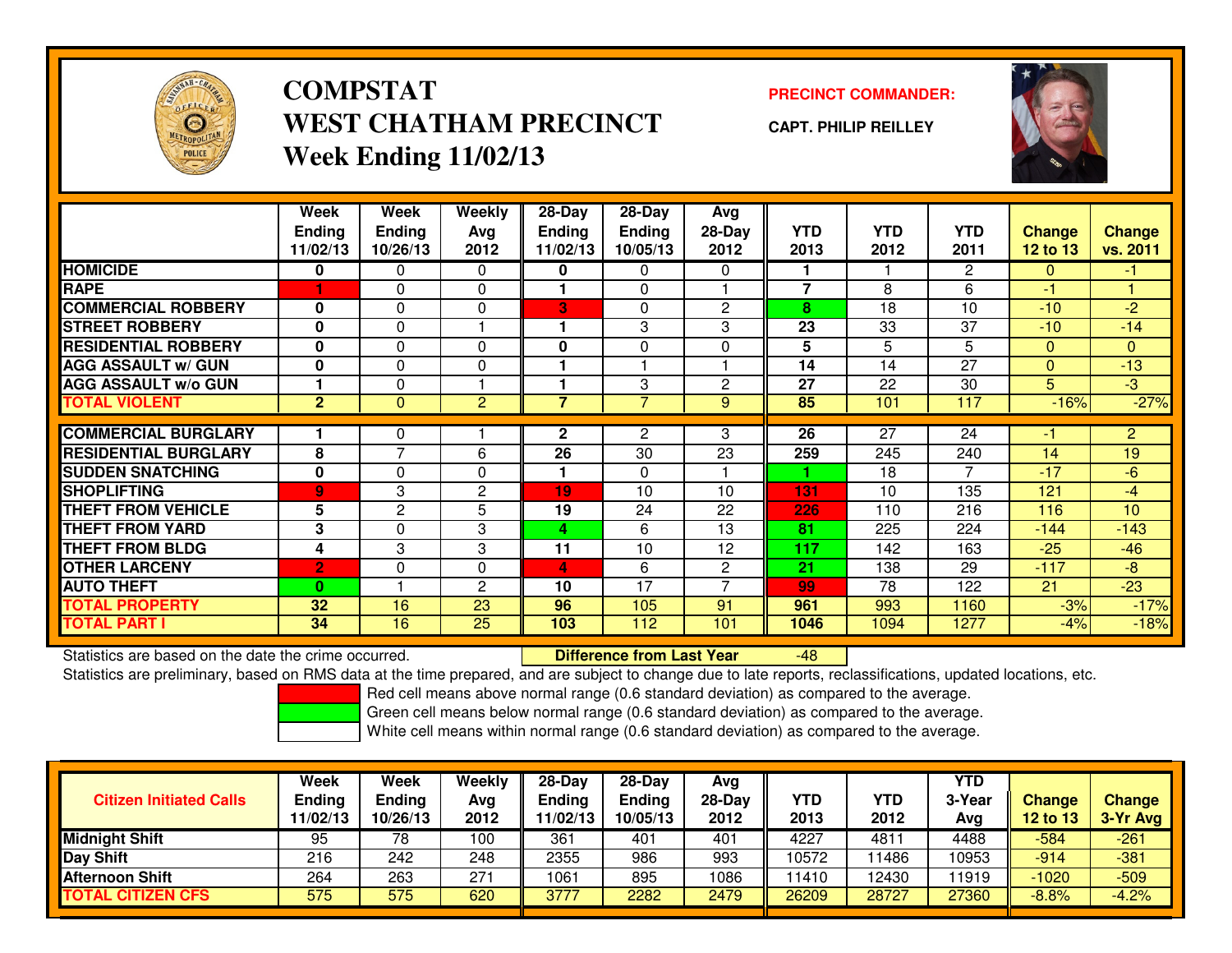

# **COMPSTATDOWNTOWN PRECINCTWeek Ending 11/02/13**

#### **PRECINCT COMMANDER:**

**CAPT. Ben Herron**



|                             | Week<br><b>Endina</b>    | Week<br><b>Ending</b> | <b>Weekly</b><br>Avg | 28-Day<br>Endina | 28-Day<br><b>Endina</b> | Avg<br>28-Day | <b>YTD</b> | <b>YTD</b> | <b>YTD</b> | <b>Change</b>   | <b>Change</b>   |
|-----------------------------|--------------------------|-----------------------|----------------------|------------------|-------------------------|---------------|------------|------------|------------|-----------------|-----------------|
|                             | 11/02/13                 | 10/26/13              | 2012                 | 11/02/13         | 10/05/13                | 2012          | 2013       | 2012       | 2011       | <b>12 to 13</b> | vs. 2011        |
| <b>HOMICIDE</b>             | 0                        | 0                     | $\Omega$             |                  | $\mathbf{0}$            |               | 9          | 7          | 6          | $\overline{2}$  | 3               |
| <b>RAPE</b>                 | $\bf{0}$                 | $\Omega$              | $\Omega$             |                  | $\Omega$                | $\Omega$      | 7          | 5          | 6          | $\overline{2}$  |                 |
| <b>COMMERCIAL ROBBERY</b>   | $\bf{0}$                 | $\Omega$              | $\Omega$             | 0                | $\Omega$                |               | 10         | 10         | 6          | $\Omega$        | 4               |
| <b>STREET ROBBERY</b>       | 4                        | 5                     | 2                    | 13               | 9                       | 8             | 90         | 86         | 103        | 4               | $-13$           |
| <b>RESIDENTIAL ROBBERY</b>  | $\bf{0}$                 | $\Omega$              | 0                    |                  |                         |               | 7          | 6          | 10         | ۷               | $-3$            |
| <b>AGG ASSAULT w/ GUN</b>   |                          | 0                     |                      | 3                |                         | $\mathbf{2}$  | 33         | 21         | 25         | 12              | 8               |
| <b>AGG ASSAULT w/o GUN</b>  |                          |                       |                      | 4                | 4                       | 5             | 38         | 52         | 29         | $-14$           | 9               |
| <b>TOTAL VIOLENT</b>        | 6                        | 6                     | 4                    | 23               | 15                      | 17            | 194        | 187        | 185        | 4%              | 5%              |
|                             |                          |                       |                      |                  |                         |               |            |            |            |                 |                 |
| <b>COMMERCIAL BURGLARY</b>  | 0                        |                       |                      |                  | 5                       | 2             | 28         | 28         | 44         | 0               | $-16$           |
| <b>RESIDENTIAL BURGLARY</b> | 5                        | $\overline{c}$        | 3                    | 13               | 10                      | 12            | 140        | 128        | 156        | 12              | $-16$           |
| <b>SUDDEN SNATCHING</b>     | 0                        |                       | 0                    |                  | $\mathbf{2}$            | $\mathbf{2}$  | 29         | 24         | 26         | 5               | 3               |
| <b>SHOPLIFTING</b>          | 3                        |                       | 3                    | 10               | 21                      | 11            | 174        | 28         | 154        | 146             | 20              |
| <b>THEFT FROM VEHICLE</b>   | $\overline{\phantom{a}}$ | 11                    | $\overline{7}$       | 31               | 19                      | 29            | 313        | 116        | 309        | 197             | 4               |
| <b>THEFT FROM YARD</b>      | 8                        | 3                     | 5                    | 18               | 14                      | 19            | 203        | 339        | 319        | $-136$          | $-116$          |
| <b>THEFT FROM BLDG</b>      | $\overline{2}$           | 4                     | 5                    | 18               | 9                       | 18            | 155        | 216        | 224        | $-61$           | $-69$           |
| <b>OTHER LARCENY</b>        | $\mathbf{0}$             | 0                     |                      | 4                | $\overline{2}$          | $\mathbf{2}$  | 47         | 204        | 50         | $-157$          | $-3$            |
| <b>AUTO THEFT</b>           | $\mathbf{0}$             | 2                     | $\mathbf{c}$         | 14               | $\overline{ }$          | 8             | 105        | 85         | 78         | 20              | $\overline{27}$ |
| <b>TOTAL PROPERTY</b>       | 25                       | 25                    | 25                   | 110              | 89                      | 104           | 1194       | 1168       | 1360       | 2%              | $-12%$          |
| <b>TOTAL PART I</b>         | 31                       | 31                    | 30                   | 133              | 104                     | 121           | 1388       | 1355       | 1545       | 2%              | $-10%$          |

Statistics are based on the date the crime occurred. **Difference from Last Year** 

Statistics are based on the date the crime occurred.<br>Statistics are preliminary, based on RMS data at the time prepared, and are subject to change due to late reports, reclassifications, updated locations, etc.

Red cell means above normal range (0.6 standard deviation) as compared to the average.

Green cell means below normal range (0.6 standard deviation) as compared to the average.

| <b>Citizen Initiated Calls</b> | Week<br><b>Ending</b><br>11/02/13 | Week<br><b>Ending</b><br>10/26/13 | Weekly<br>Avg<br>2012 | $28-Day$<br>Ending<br>1/02/13 | $28-Day$<br><b>Ending</b><br>10/05/13 | Avg<br>28-Day<br>2012 | YTD<br>2013 | YTD<br>2012 | <b>YTD</b><br>3-Year<br>Avg | <b>Change</b><br>12 to 13 | <b>Change</b><br>3-Yr Avg |
|--------------------------------|-----------------------------------|-----------------------------------|-----------------------|-------------------------------|---------------------------------------|-----------------------|-------------|-------------|-----------------------------|---------------------------|---------------------------|
| <b>Midnight Shift</b>          | 128                               | 81                                | 120                   | 449                           | 430                                   | 480                   | 4765        | 5394        | 5160                        | $-629$                    | $-395$                    |
| <b>Day Shift</b>               | 216                               | 213                               | 210                   | 849                           | 837                                   | 838                   | 9146        | 9881        | 9427                        | $-735$                    | $-281$                    |
| <b>Afternoon Shift</b>         | 216                               | 208                               | 222                   | 921                           | 895                                   | 889                   | 10033       | 10446       | 10130                       | $-413$                    | $-97$                     |
| <b>TOTAL CITIZEN CFS</b>       | 560                               | 502                               | 552                   | 2219                          | 2162                                  | 2207                  | 23944       | 25721       | 24716                       | $-6.9%$                   | $-3.1%$                   |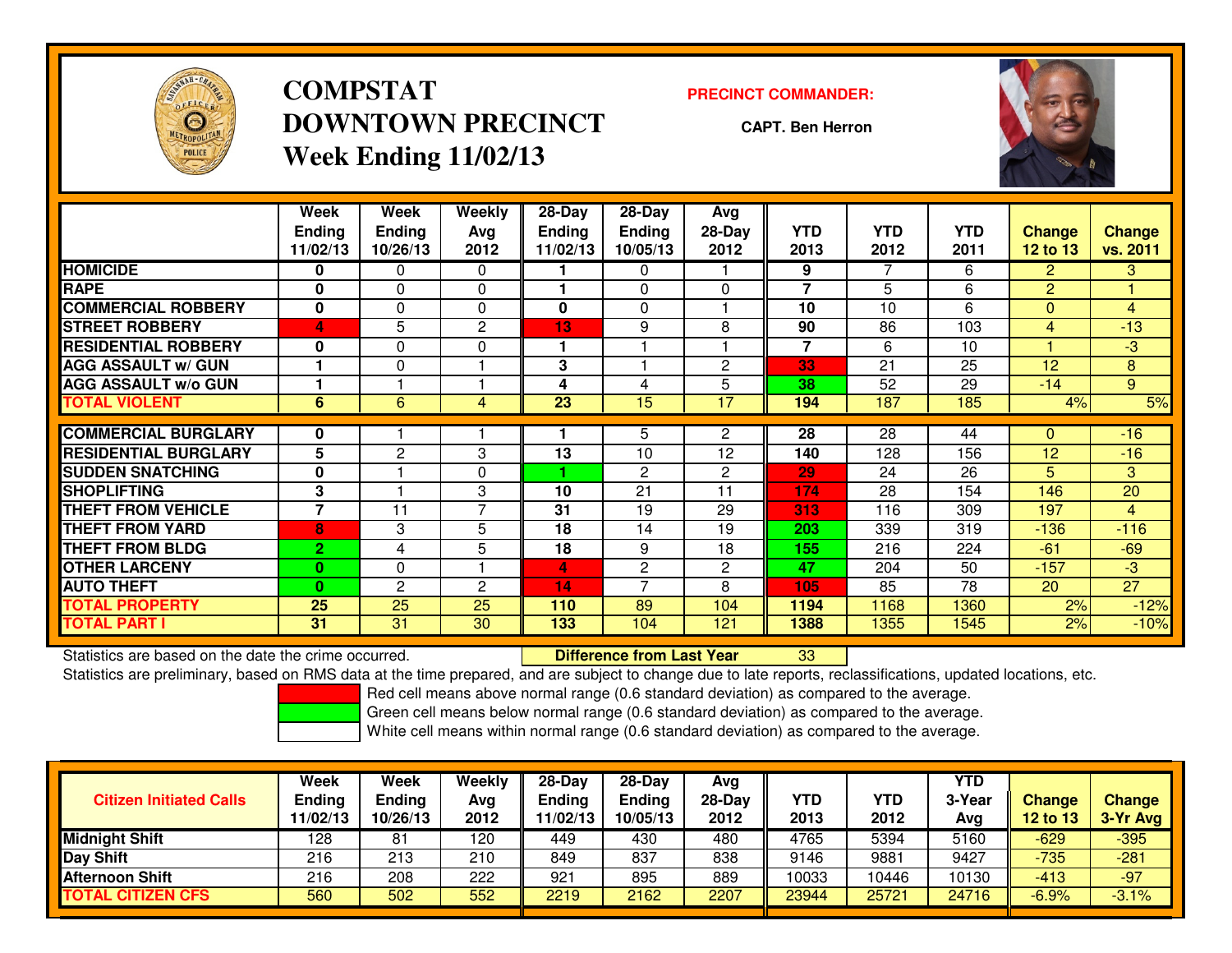

# **COMPSTATCENTRAL PRECINCT** CAPT. DEVONN ADAMS **Week Ending 11/02/13**

### **PRECINCT COMMANDER:**



|                             | Week          | Week          | Weekly       | $28-Day$        | 28-Day          | Avg            |                 |                |                |                 |               |
|-----------------------------|---------------|---------------|--------------|-----------------|-----------------|----------------|-----------------|----------------|----------------|-----------------|---------------|
|                             | <b>Ending</b> | <b>Ending</b> | Avg          | Ending          | <b>Ending</b>   | 28-Day         | <b>YTD</b>      | <b>YTD</b>     | <b>YTD</b>     | <b>Change</b>   | <b>Change</b> |
|                             | 11/02/13      | 10/26/13      | 2012         | 11/02/13        | 10/05/13        | 2012           | 2013            | 2012           | 2011           | <b>12 to 13</b> | vs. 2011      |
| <b>HOMICIDE</b>             | 0             | 0             | $\mathbf{0}$ |                 | 0               |                | 8               | 7              | 10             |                 | $-2$          |
| <b>RAPE</b>                 | 0             | $\Omega$      | $\Omega$     | $\mathbf{0}$    | $\Omega$        | $\Omega$       | 5               | $\overline{2}$ | 8              | 3               | $-3$          |
| <b>COMMERCIAL ROBBERY</b>   | $\bf{0}$      | $\Omega$      | $\Omega$     | $\bf{0}$        | $\Omega$        | $\overline{2}$ | 11              | 14             | $\overline{5}$ | $-3$            | 6             |
| <b>STREET ROBBERY</b>       | 3             |               | 2            | 6               | 8               |                | 57              | 73             | 104            | $-16$           | $-47$         |
| <b>RESIDENTIAL ROBBERY</b>  | 1             | $\Omega$      | $\Omega$     |                 | $\Omega$        | $\Omega$       | 6               | 3              | 5              | 3               |               |
| <b>AGG ASSAULT w/ GUN</b>   |               | $\Omega$      |              | 5               | 3               | 4              | $\overline{47}$ | 44             | 42             | 3               | 5             |
| <b>AGG ASSAULT w/o GUN</b>  | $\bf{0}$      | 0             |              | $\mathbf{2}$    | $\overline{c}$  | 3              | 46              | 41             | 40             | 5               | 6             |
| <b>TOTAL VIOLENT</b>        | 5             |               | 4            | $\overline{15}$ | $\overline{13}$ | 16             | 180             | 184            | 214            | $-2%$           | $-16%$        |
| <b>COMMERCIAL BURGLARY</b>  |               |               |              |                 |                 |                | 76              |                | 78             |                 |               |
|                             |               |               |              | 6               | 9               | 4              |                 | 43             |                | 33              | $-2$          |
| <b>RESIDENTIAL BURGLARY</b> | 14            | 12            | 10           | 42              | 30              | 39             | 385             | 419            | 478            | $-34$           | $-93$         |
| <b>SUDDEN SNATCHING</b>     |               | $\Omega$      | 0            | 2               |                 |                | 11              | 14             | 20             | $-3$            | $-9$          |
| <b>SHOPLIFTING</b>          | 6             |               |              | 11              | 5               | 4              | 85              | 10             | 50             | 75              | 35            |
| <b>THEFT FROM VEHICLE</b>   | 9             | 8             | 9            | 32              | 38              | 35             | 393             | 38             | 461            | 355             | $-68$         |
| <b>THEFT FROM YARD</b>      | 5             | 9             | 5            | 25              | 24              | 20             | 192             | 385            | 385            | $-193$          | $-193$        |
| <b>THEFT FROM BLDG</b>      | 4             | 6             | 3            | 18              | 12              | 12             | 170             | 231            | 241            | $-61$           | $-71$         |
| <b>OTHER LARCENY</b>        | 0             |               | 0            | 3               | 9               |                | 38              | 141            | 25             | $-103$          | 13            |
| <b>AUTO THEFT</b>           | $\mathbf{2}$  | 2             | 3            | 11              | 25              | 12             | 186             | 129            | 172            | 57              | 14            |
| <b>TOTAL PROPERTY</b>       | 42            | 40            | 32           | 150             | 153             | 128            | 1536            | 1410           | 1910           | 9%              | $-20%$        |
| <b>TOTAL PART I</b>         | 47            | 41            | 36           | 165             | 166             | 145            | 1716            | 1594           | 2124           | 8%              | $-19%$        |

Statistics are based on the date the crime occurred. **Difference from Last Year** 

<sup>122</sup>

Statistics are preliminary, based on RMS data at the time prepared, and are subject to change due to late reports, reclassifications, updated locations, etc.

Red cell means above normal range (0.6 standard deviation) as compared to the average.

Green cell means below normal range (0.6 standard deviation) as compared to the average.

| <b>Citizen Initiated Calls</b> | Week<br>Ending<br>11/02/13 | Week<br>Ending<br>10/26/13 | <b>Weekly</b><br>Avg<br>2012 | $28 - Day$<br><b>Ending</b><br>11/02/13 | $28 - Day$<br><b>Ending</b><br>10/05/13 | Avg<br>28-Day<br>2012 | YTD<br>2013 | YTD<br>2012 | <b>YTD</b><br>3-Year<br>Avg | Change<br>$12$ to $13$ | <b>Change</b><br>3-Yr Avg |
|--------------------------------|----------------------------|----------------------------|------------------------------|-----------------------------------------|-----------------------------------------|-----------------------|-------------|-------------|-----------------------------|------------------------|---------------------------|
| Midnight Shift                 | 98                         | 97                         | 16                           | 408                                     | 416                                     | 463                   | 4646        | 5205        | 4985                        | $-559$                 | $-339$                    |
| Day Shift                      | 272                        | 247                        | 269                          | 1015                                    | 1039                                    | 1078                  | 10821       | 12224       | 10748                       | $-1403$                | 73                        |
| <b>Afternoon Shift</b>         | 268                        | 238                        | 291                          | 999                                     | 1096                                    | 1163                  | 1636        | 13206       | 12578                       | $-1570$                | $-942$                    |
| <b>TOTAL CITIZEN CFS</b>       | 638                        | 582                        | 676                          | 2422                                    | 2551                                    | 2704                  | 27103       | 30635       | 28311                       | $-11.5%$               | $-4.3%$                   |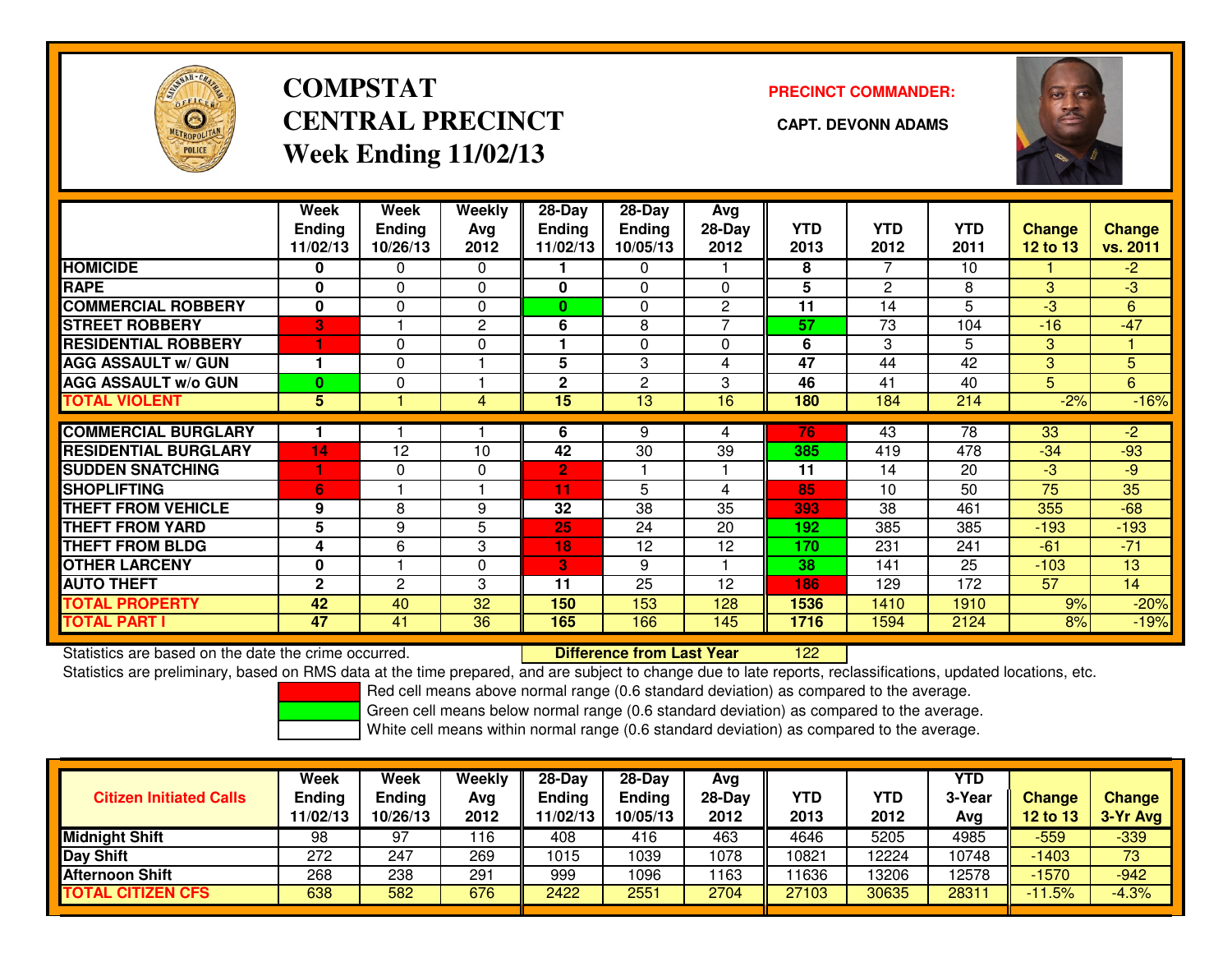

### **COMPSTAT PRECINCT COMMANDER: SOUTHSIDE PRECINCT CAPT. TERRY SHOOPWeek Ending 11/02/13**



|                             | Week<br><b>Endina</b><br>11/02/13 | Week<br><b>Ending</b><br>10/26/13 | Weekly<br>Avg<br>2012 | $28-Day$<br><b>Ending</b><br>11/02/13 | $28$ -Day<br><b>Ending</b><br>10/05/13 | Avg<br>$28-Day$<br>2012 | <b>YTD</b><br>2013 | <b>YTD</b><br>2012 | <b>YTD</b><br>2011 | <b>Change</b><br>12 to 13 | <b>Change</b><br>vs. 2011 |
|-----------------------------|-----------------------------------|-----------------------------------|-----------------------|---------------------------------------|----------------------------------------|-------------------------|--------------------|--------------------|--------------------|---------------------------|---------------------------|
| <b>HOMICIDE</b>             | 0                                 |                                   | 0                     |                                       | $\Omega$                               | $\Omega$                | 4                  |                    | 3                  | 3                         |                           |
| <b>RAPE</b>                 | $\bf{0}$                          |                                   | 0                     | 5                                     | $\Omega$                               | 0                       | 9                  | 4                  | $\overline{7}$     | 5                         | $\overline{2}$            |
| <b>COMMERCIAL ROBBERY</b>   | $\overline{2}$                    | 0                                 |                       | 3                                     |                                        | 3                       | 18                 | 31                 | 19                 | $-13$                     | $-1$                      |
| <b>STREET ROBBERY</b>       |                                   | 3                                 |                       | 7                                     | 3                                      | 4                       | 30                 | 45                 | 50                 | $-15$                     | $-20$                     |
| <b>RESIDENTIAL ROBBERY</b>  | 0                                 | 0                                 | 0                     |                                       |                                        |                         | 8                  | 10                 | 10                 | $-2$                      | $-2$                      |
| <b>AGG ASSAULT w/ GUN</b>   |                                   | 0                                 | 0                     | 2                                     | $\overline{c}$                         |                         | 13                 | 12                 | 10                 |                           | 3 <sup>1</sup>            |
| <b>AGG ASSAULT w/o GUN</b>  | $\bf{0}$                          | 0                                 |                       |                                       | $\Omega$                               | $\overline{2}$          | 24                 | 26                 | 22                 | $-2$                      | $\overline{2}$            |
| <b>TOTAL VIOLENT</b>        | 4                                 | 5                                 | 3                     | 20                                    |                                        | 12                      | 106                | 129                | 121                | $-18%$                    | $-12%$                    |
|                             |                                   |                                   |                       |                                       |                                        |                         |                    |                    |                    |                           |                           |
| <b>COMMERCIAL BURGLARY</b>  | 0                                 | 0                                 |                       |                                       | 3                                      | 6                       | 47                 | 61                 | 40                 | $-14$                     |                           |
| <b>RESIDENTIAL BURGLARY</b> | 11                                | 5                                 | 8                     | 36                                    | 32                                     | 31                      | 337                | 310                | 283                | 27                        | 54                        |
| <b>SUDDEN SNATCHING</b>     |                                   |                                   | 0                     | 3                                     |                                        |                         | 11                 | 25                 | 7                  | $-14$                     | $\overline{4}$            |
| <b>SHOPLIFTING</b>          | 17                                | 20                                | 14                    | 76                                    | 62                                     | 57                      | 623                | 8                  | 670                | 615                       | $-47$                     |
| <b>THEFT FROM VEHICLE</b>   |                                   | 5                                 | 8                     | 14                                    | 21                                     | 33                      | 293                | 610                | 299                | $-317$                    | $-6$                      |
| <b>THEFT FROM YARD</b>      | 3                                 | 3                                 | 3                     | 12                                    | 10                                     | 13                      | 94                 | 338                | 156                | $-244$                    | $-62$                     |
| <b>THEFT FROM BLDG</b>      | 6                                 | 8                                 | 5                     | 23                                    | 20                                     | 19                      | 217                | 156                | 245                | 61                        | $-28$                     |
| <b>OTHER LARCENY</b>        | 0                                 |                                   | 0                     | 5                                     | 5                                      | $\overline{2}$          | 47                 | 218                | 35                 | $-171$                    | 12                        |
| <b>AUTO THEFT</b>           |                                   | 0                                 | 3                     | 6                                     | 6                                      | 13                      | 96                 | 141                | 116                | $-45$                     | $-20$                     |
| <b>TOTAL PROPERTY</b>       | 40                                | 43                                | 43                    | 176                                   | 160                                    | 173                     | 1765               | 1867               | 1851               | $-5%$                     | $-5%$                     |
| <b>TOTAL PART I</b>         | 44                                | 48                                | 46                    | 196                                   | 167                                    | 185                     | 1871               | 1996               | 1972               | $-6%$                     | $-5%$                     |

Statistics are based on the date the crime occurred. **Difference from Last Year**  -125Statistics are preliminary, based on RMS data at the time prepared, and are subject to change due to late reports, reclassifications, updated locations, etc.

Red cell means above normal range (0.6 standard deviation) as compared to the average.

Green cell means below normal range (0.6 standard deviation) as compared to the average.

| <b>Citizen Initiated Calls</b> | Week<br><b>Ending</b><br>11/02/13 | Week<br>Ending<br>10/26/13 | Weekly<br>Avg<br>2012 | 28-Dav<br>Ending<br>1/02/13 | $28-Dav$<br><b>Ending</b><br>10/05/13 | Avg<br>28-Day<br>2012 | YTD<br>2013 | <b>YTD</b><br>2012 | <b>YTD</b><br>3-Year<br>Avg | <b>Change</b><br>12 to 13 | <b>Change</b><br>3-Yr Avg |
|--------------------------------|-----------------------------------|----------------------------|-----------------------|-----------------------------|---------------------------------------|-----------------------|-------------|--------------------|-----------------------------|---------------------------|---------------------------|
| <b>Midnight Shift</b>          | 81                                | 79                         | 91                    | 327                         | 374                                   | 363                   | 3705        | 4222               | 3961                        | $-517$                    | $-256$                    |
| <b>Day Shift</b>               | 231                               | 264                        | 239                   | 967                         | 1070                                  | 956                   | 10286       | 1651               | 10748                       | $-1365$                   | $-462$                    |
| <b>Afternoon Shift</b>         | 269                               | 229                        | 253                   | 1038                        | 936                                   | 1012                  | 10581       | 1653               | 11093                       | $-1072$                   | $-512$                    |
| <b>TOTAL CITIZEN CFS</b>       | 581                               | 572                        | 583                   | 2332                        | 2380                                  | 2330                  | 24572       | 27526              | 25801                       | $-10.7%$                  | $-4.8%$                   |